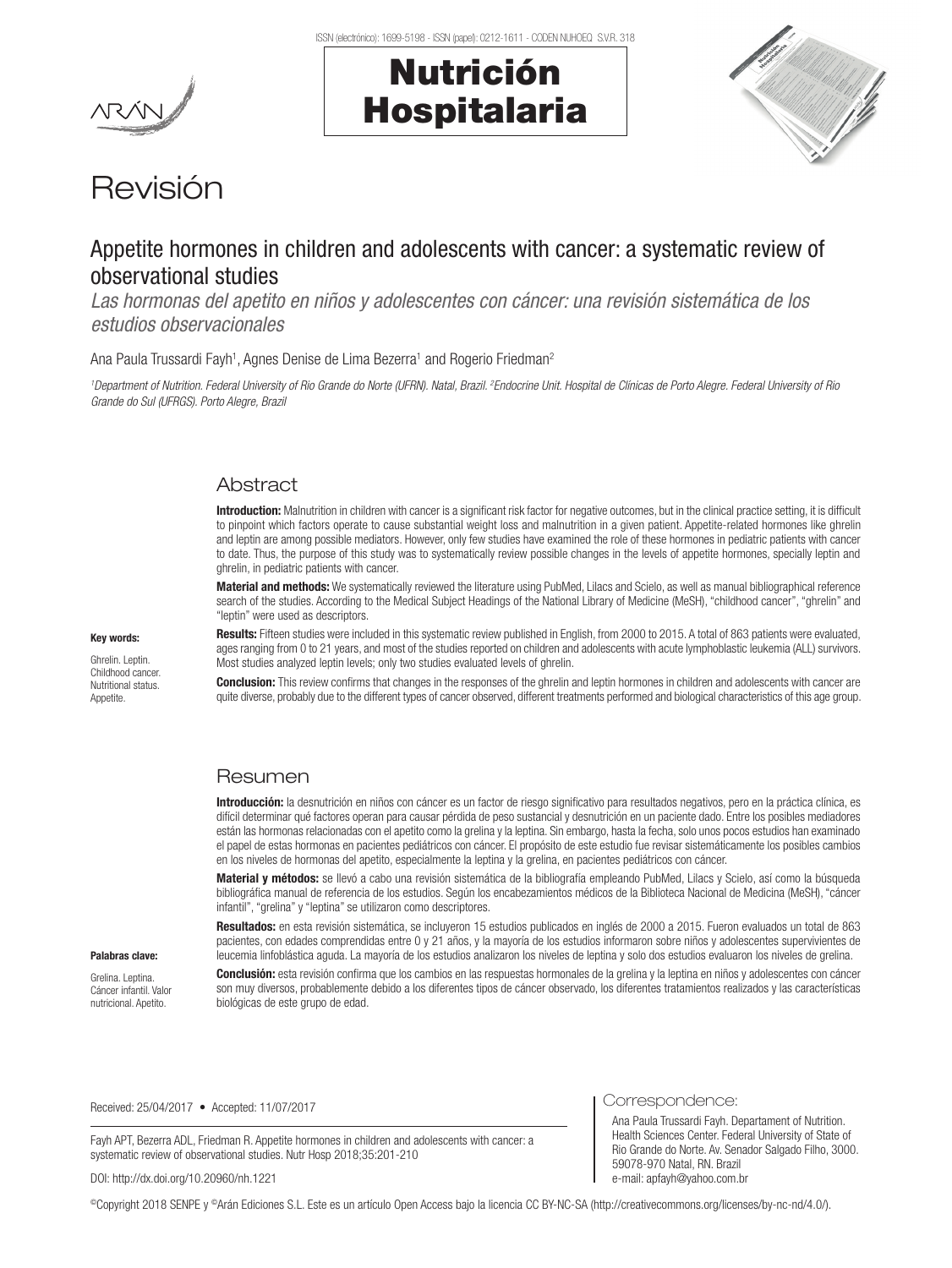# **INTRODUCTION**

Good nutritional status is highly relevant for children with cancer. It enables them to cope better with the intensive cancer treatment regimens (1). The prognosis for childhood cancer has improved in recent decades, with five year survival rates reaching approximately 80% (2). Nonetheless, this improvement in the survival rate in childhood cancer has given rise to a number of treatment-related complications (3). Malnutrition in children with cancer is a significant risk factor for negative outcomes, such as decreased treatment tolerance, increased susceptibility to infections and reduced survival (4). This may occur because the energy intake is diminished, because the energy requirement is increased, or both. Inflammation and alterations in neurotransmitters and neuropeptides (4-6) are relevant factors for malnutrition. However, in the clinical practice setting, it is difficult to pinpoint which factors operate to cause substantial weight loss and malnutrition in a given patient.

Cancer anorexia-cachexia syndrome is multifactorial in origin. Its etiology is gradually being defined. This syndrome is related to malnutrition. Appetite-related hormones (7), like ghrelin and leptin, are among the possible mediators. Ghrelin is a peptide hormone with a potent orexigenic effect, directly related to food intake, and is mainly produced in the stomach (8). Leptin, an adipocyte-derived protein, was identified as a product of the obesity gene (whose autosomal recessive mutation results in profound hyperphagia and obesity) (9). Both hormones are related to the regulation of food intake and, consequently, body weight control, and can play an important role in the occurrence of obesity and metabolic syndrome in healthy children and adults (3,7). Increased ghrelin levels and decreased leptin levels were reported in patients with a variety of cancers (10,11), and were reported in adult cachectic patients compared with non-cachectic cancer patients (12). However, only very few studies have examined the role of these hormones, or other adipocytokines, in pediatric patients with cancer to date.

Chemotherapeutic agents, in the long term, can also result in changes in leptin secretion, leading to increased plasma levels (13). However, the plasma levels of leptin vary substantially in the available studies on childhood cancer. In the study of Park et al. (14), children with pediatric cancer showed higher plasma concentrations of leptin when compared to healthy children, but lower plasma levels of ghrelin. Moschovi et al. (15) followed nine pediatric ALL patients from the diagnosis to the maintenance phase, and no significant decreases in leptin levels were observed in these patients. In another study, the same authors observed an expressive increase in the levels of ghrelin after the eighth cycle of chemotherapy (16). However, very few studies evaluated alterations of ghrelin and leptin during chemotherapy in different types of cancer, and these discrepant results may be due to the different treatments adopted. Thus, the purpose of this study was to systematically review possible changes in the levels of appetite hormones, specially leptin and ghrelin, in pediatric patients with cancer.

# **METHODS**

# SEARCH STRATEGY

We systematically reviewed the literature using a protocol suggested by the Preferred Reporting Items for Systematic Reviews and Meta-Analysis (PRISMA) guidelines to search research databases, screened published studies, applied inclusion and exclusion criteria and selected relevant literature for review (14). An extensive electronic search was carried out in December 2016 to identify the relevant articles. The following databases were used: PubMed, Lilacs and Scielo, as well as manual bibliographical reference search of the studies. According to the *Medical Subject Headings of the National Library of Medicine* (MeSH), "childhood cancer", "ghrelin" and "leptin" were used as descriptors.

# INCLUSION/EXCLUSION CRITERIA

Studies (prospective and cross-sectional) with ghrelin and leptin as outcome during follow-up treatment of children and adolescents (age below 20 years) with any type of cancer were included. To be included in this review, articles also had to be peer-reviewed full report, and published either in English or in Portuguese. Book chapters, reviews, letters, abstracts or dissertations, or any clinical trial with an experimental treatment for childhood cancer were excluded.

#### STUDY SELECTION AND DATA EXTRACTION

We used a spreadsheet to manage screening and selection of studies. Two reviewers (APTF and ADLB) completed an initial, independent screening of all titles and abstracts retrieved from the database searches, and independently reviewed the full texts of the studies. A third reviewer (RF) resolved any conflicts at both stages. In an effort to prevent the false exclusion of a relevant study, among any conflicted decisions in which the third reviewer moved to exclude the study, all three reviewers discussed the article and came to a consensus. Methodological quality was not an inclusion criterion.

Furthermore, reported limitations or limitations found during reading were abstracted.

# RESULTS

Initially, 76 articles were identified. After removing duplicate articles (03) and reading their title names and abstracts, a total of 23 articles were selected to be read in full. After careful reading, ten articles were excluded of final analyses and two articles were included. A flowchart showing the details of the selection process is shown in figure 1. In the end, 15 studies were included in this systematic review. Table I shows the result of the systematic review.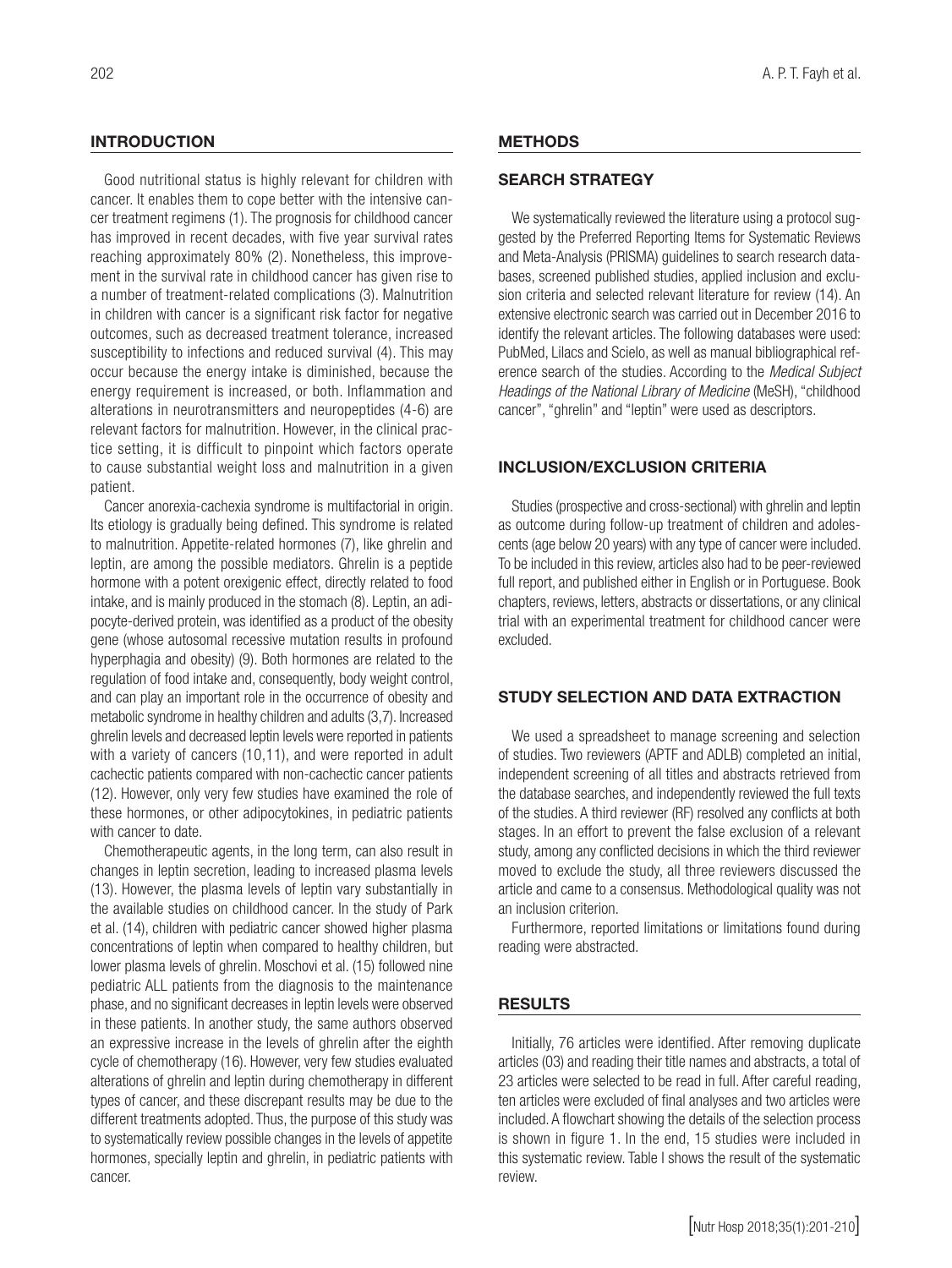

#### Figure 1.

Detailed flowchart showing the process for studies selection.

# CHARACTERISTICS OF THE POPULATION INCLUDED IN THE STUDIES

A total of 863 patients were evaluated, ages ranging from 0 to 21 years. Most of the studies reported on children and adolescents with ALL (3,16,18,20-23,26-29), with non-Hodgkin's lymphoma (20,25,27) being the second most prevalent. The studies included a population of both genders, and many of them had completed their treatment and were considered as cancer survivors. Four studies (16,19,21,28) followed the patients up, including measures before and after treatment.

# HORMONE CONCENTRATIONS IN CASE-CONTROL STUDIES

Most studies analyzed leptin levels; only two studies (16,19) evaluated levels of ghrelin. In one of these studies (16), children with cancer had lower ghrelin concentrations when compared to their controls, but this concentration increased significantly after the maintenance phase of chemotherapy. The studies showed discrepant results in relation to leptin levels when compared to controls. While one study showed that leptin levels were higher in the cancer group (26), others showed that the levels were

significantly lower in patients with pediatric cancer (20,27), while still others found no difference between the groups (21,24,25).

# HORMONE CONCENTRATIONS DURING TREATMENT OR BETWEEN DIFFERENT CONDITIONS OF CANCER

The studies showed a wide variation in the health conditions of patients, and some studies compared the hormonal levels in different cancer treatment regimens. Srivastava et al. found that leptin levels were slightly higher in obese children with cancer (18), and Kojima et al. found that patients with metabolic syndrome had higher concentrations of leptin (3). As to the impact of treatment on hormonal concentrations, Trivin et al. found that patients with craniopharyngioma and hypothalamic involvement had lower concentrations of ghrelin and higher concentrations of leptin (19). In this same study, after one year of the surgical procedure, ghrelin levels were significantly reduced only in patients with moderate hypothalamic involvement, while leptin levels increased independently of hypothalamic involvement. Treatment with high doses of methylprednisolone during seven days significantly increased leptin levels in patients with leukemia (21), but another study demonstrated a reduction in leptin levels at day 33 of chemotherapy (28).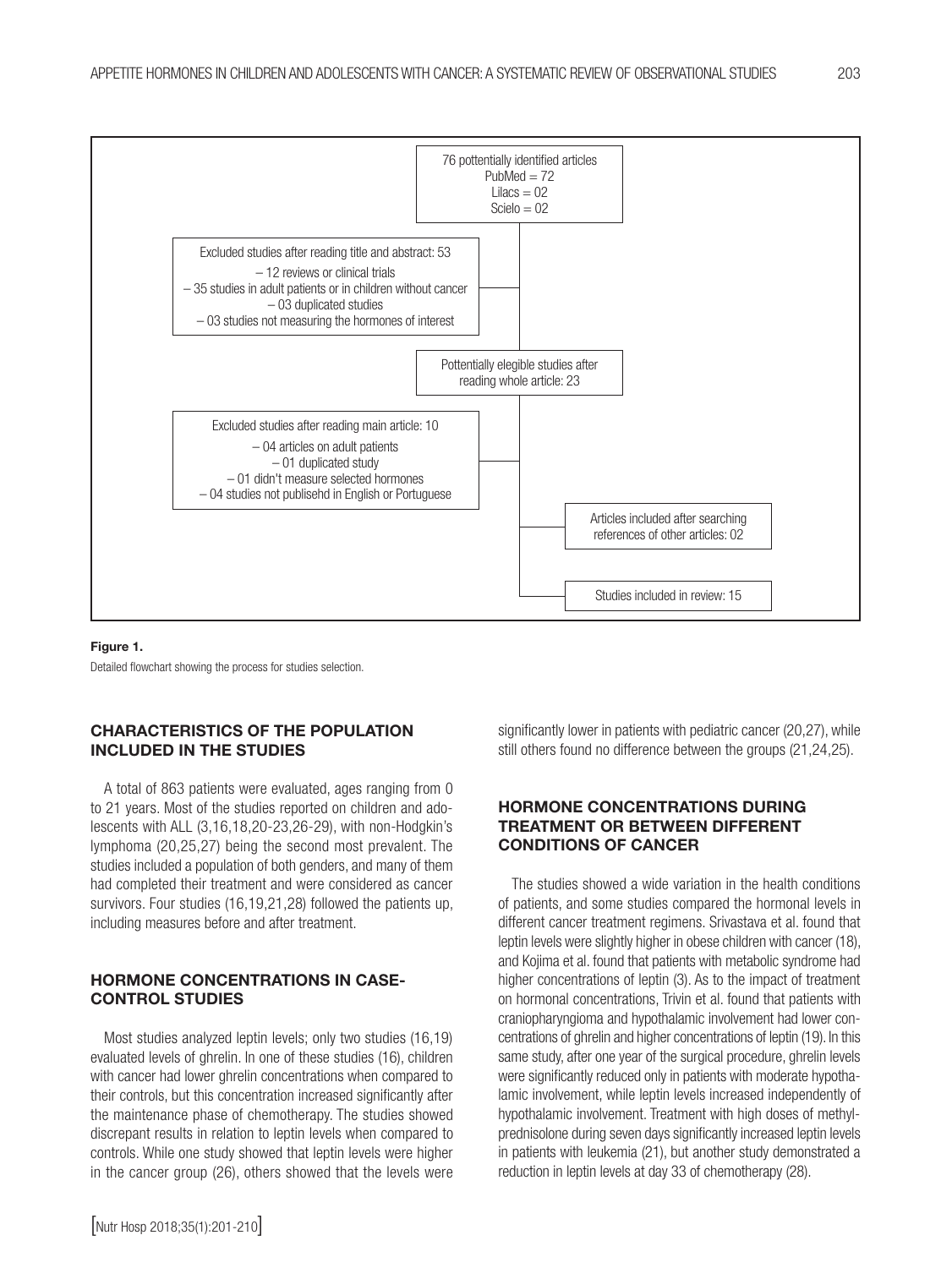|                                |                 |                                                                                                                                                                                                                                                                                                   | Table I. Summary of studies and their results |         |                      |                                                                                                                                                                                                                                                           |                                                                                                                                                                                                                                                                              |
|--------------------------------|-----------------|---------------------------------------------------------------------------------------------------------------------------------------------------------------------------------------------------------------------------------------------------------------------------------------------------|-----------------------------------------------|---------|----------------------|-----------------------------------------------------------------------------------------------------------------------------------------------------------------------------------------------------------------------------------------------------------|------------------------------------------------------------------------------------------------------------------------------------------------------------------------------------------------------------------------------------------------------------------------------|
| Reference                      | Design of       | patients<br>Characteristics of                                                                                                                                                                                                                                                                    | Type of cancer                                | Control | Hormone              | Mean values of                                                                                                                                                                                                                                            | Mean values of                                                                                                                                                                                                                                                               |
|                                | study           |                                                                                                                                                                                                                                                                                                   |                                               | dnoub   |                      | hormones: result at<br>diagnostic                                                                                                                                                                                                                         | hormones: result<br>during treatment                                                                                                                                                                                                                                         |
| al., 2015(18)<br>Srivastava et | Cross-sectional | 159 (123 boys) acute leukemia survivors<br>Patients were stratified according to their<br>aged ≤ 18 years who had completed the<br>nutritional status in obese (26.4%) and<br>treatment at least 1 year before<br>Mean age: 10.7 $\pm$ 4.2 years<br>enrollment in this study<br>non-obese (73.6%) | Acute lymphoblastic<br>leukemia               | None    | Leptin (pg/ml)       | Non-obese: 2.85 ± 1.91<br>$(p = 0.06$ between)<br>Obese: $3.70 \pm 2.27$                                                                                                                                                                                  |                                                                                                                                                                                                                                                                              |
| Trivin et al.,<br>2009 (19)    | Longitudinal    | craniopharyngioma stratified according to<br>Mean age: 8.3 ± 3.5 (2.8-15.7)<br>27 patients (15 boys) with<br>hypothalamic involvement                                                                                                                                                             | Craniopharyngioma                             | None    | Grhelin (ng/l)       | - With moderate hypothalamic<br>involvement between other<br>$p < 0.05$ for hypothalamic<br>involvement: $1,083 \pm 222$<br>involvement: $2,256 \pm 331$<br>involvement: $1,091 \pm 251$<br>- With light hypothalamic<br>- Without hypothalamic<br>groups | - With moderate hypothalamic<br>- With light hypothalamic<br>involvement: $722 \pm 126$<br>involvement: $994 \pm 263$<br>One year after surgery:                                                                                                                             |
|                                |                 |                                                                                                                                                                                                                                                                                                   |                                               |         | Leptin (µg/l)        | - With moderate hypothalamic<br>- With light hypothalamic<br>involvement: $7.7 \pm 4.5$<br>- Without hypothalamic<br>involvement: $5.6 \pm 2.6$<br>involvement: $14 \pm 9.8$                                                                              | - With moderate hypothalamic<br>$p < 0.05$ between light and<br>- With light hypothalamic<br>moderate hypothalamic<br>involvement: $14.2 \pm 14$<br>- Without hypothalamic<br>One year after surgery:<br>involvement: $32 \pm 14$<br>involvement: $61 \pm 26$<br>involvement |
|                                |                 |                                                                                                                                                                                                                                                                                                   |                                               |         | Free leptin<br>index | - With moderate hypothalamic<br>hypothalamic involvement<br>- With light hypothalamic<br>involvement: $12.4 \pm 9.0$<br>involvement: $12.7 \pm 13$<br>- Without hypothalamic<br>$p < 0.05$ for moderate<br>involvement: $34 \pm 33$                       | - With moderate hypothalamic<br>$p < 0.05$ between light and<br>- With light hypothalamic<br>involvement: $279 \pm 102$<br>moderate hypothalamic<br>involvement: $113 \pm 63$<br>One year after surgery:<br>involvement                                                      |

*(Continue in the next page)*

(Continue in the next page)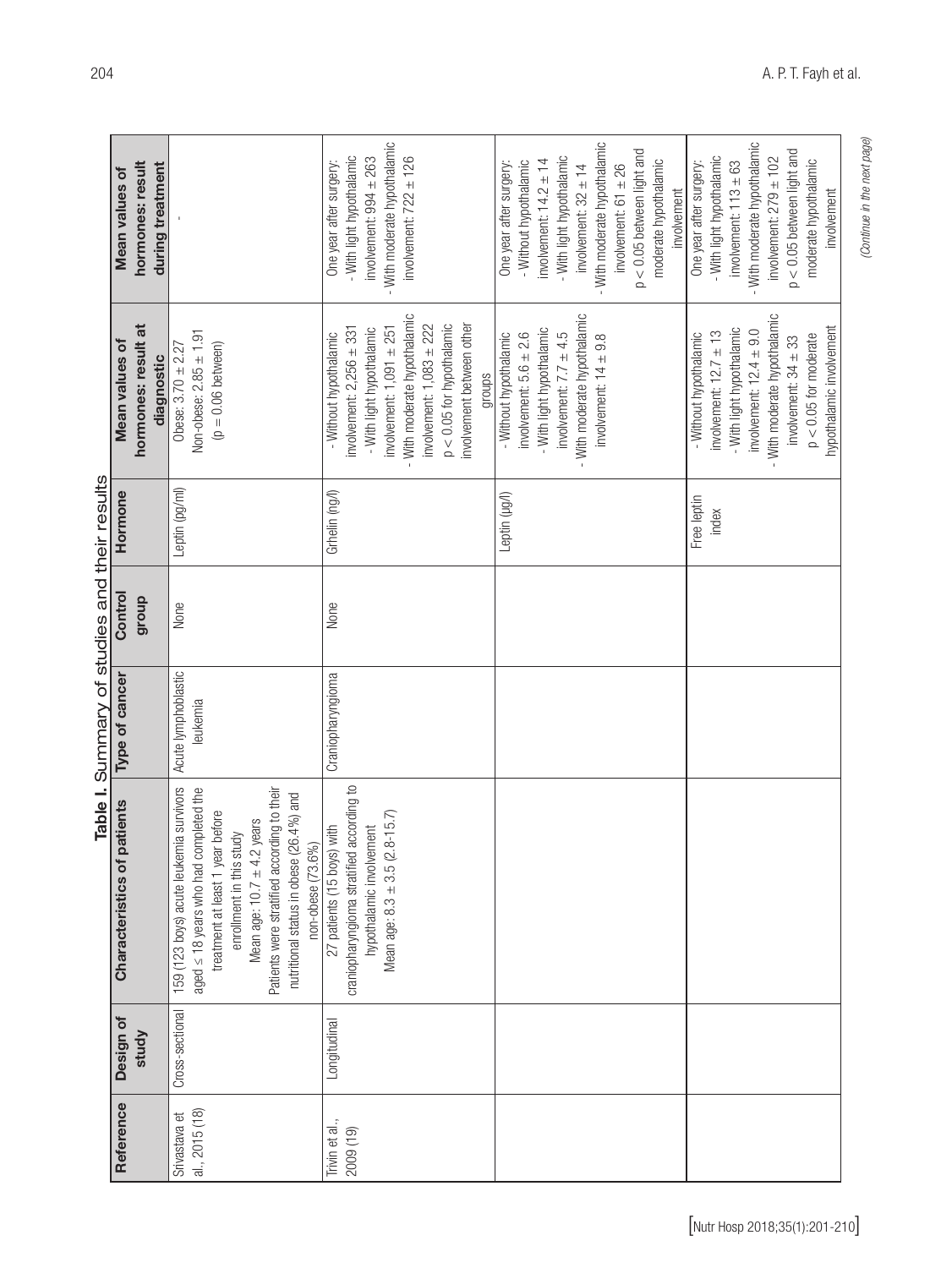| Reference                                | Design of       | Characteristics of patients                                                                                                                                                                                                                                                                                              | Type of cancer                                                            | Control                                                                                                                                                             | Hormone        | Mean values of                                                                                                                                                   | Mean values of                                                                                                                                                        |
|------------------------------------------|-----------------|--------------------------------------------------------------------------------------------------------------------------------------------------------------------------------------------------------------------------------------------------------------------------------------------------------------------------|---------------------------------------------------------------------------|---------------------------------------------------------------------------------------------------------------------------------------------------------------------|----------------|------------------------------------------------------------------------------------------------------------------------------------------------------------------|-----------------------------------------------------------------------------------------------------------------------------------------------------------------------|
|                                          | study           |                                                                                                                                                                                                                                                                                                                          |                                                                           | dnonb                                                                                                                                                               |                | hormones: result at<br>diagnostic                                                                                                                                | hormones: result<br>during treatment                                                                                                                                  |
| Zkowska et al.,<br>2013 (20)<br>Sawicka- | Cross-sectional | boys) after treatment for acute leukemia<br>$(n = 64)$ and lymphomas (non-Hodgkin<br>74 Caucasian survivors patients (42<br>Mean age: $15.5 \pm 2.6$<br>lymphoma; $n = 10$ )                                                                                                                                             | and non-Hodgkin<br>Acute leukemia<br>lymphoma                             | nospitalized in the<br>patients (34 boys)<br>age: $14.8 \pm 3.6$<br>due to reasons<br>diseases Mean<br>department<br>other than<br>neoplastic<br>nonobese<br>51     | Leptin (ng/ml) | Cancer survivors<br>$14.48 \pm 19.28$<br>$6.64 \pm 7.70$<br>Controls:<br>p < 0.05                                                                                |                                                                                                                                                                       |
| Kojima et al.,<br>2013 (3)               | Cross-sectional | 49 patients (27 boys) survivors of various<br>diagnosis of 5.1 years (range: 0.2-14.2<br>types of cancer with a median age at<br>IO.7 years<br>(range: 6.0-25.3 years)<br>median present age was "<br>years); the                                                                                                        | lymphomas and<br>solid tumor<br>Leukemias,                                | None                                                                                                                                                                | Leptin (ng/ml) | according to the number<br>Patients were stratified<br>of metabolic syndrome<br>$2-4: 6.2(1.9-17.6)$<br>$0: 3.6(1.1 - 24.8)$<br>$1:4.6(1.7-19.5)$<br>components: |                                                                                                                                                                       |
| Tavil et al.,<br>2012 (21)               | Case-control    | 72 (39 boys) children with acute leukemia<br>methylprednisolone during the first 7 days<br>and range of age 1.08-6 years (mean<br>All patients were newly diagnosed<br>$6.96 \pm 4.16$ , median 6 years)<br>and received only high-dose<br>of therapy                                                                    | Acute lymphoblastic<br>eukemia and acute<br>non-lymphoblastic<br>leukemia | boys) with an age<br>70 age- and sex-<br>matched healthy<br>range of 0.5-16<br>median 4 years)<br>years (mean<br>children (41<br>$6.76 - 4.92$                      | Leptin (ng/ml) | Controls: $5.96 \pm 6.76$<br>$Cancer: 4.92 + 3.39$<br>p > 0.05                                                                                                   | Cancer 7-day after high-dose<br>methylprednisolone therapy:<br>$7.16 \pm 5.40 p < 0.001$<br>compared with before                                                      |
| Kohler et al.,<br>2011 (22)              | Cross-sectional | $\pm$ 4.7 years<br>diagnosis and study entry were $5.8 \pm 3.9$<br>$\pm$ 4.5 years<br>54 patients (27 male) previously treated<br>5.8 years from treatment completion<br>$\pm$ 5.0 years, respectively<br>The mean ages are<br>years and 14.0<br>Females mean age was 16.0<br>and boys mean age was 12.1<br>with mean of | Acute lymphoblastic<br>leukemia                                           | controls (21 male)<br>age was 14.3 ±<br>$was 13.6 \pm 4.5$<br>boys mean age<br>Females mean<br>5.2 years and<br>participated<br>in the study<br>51 healthy<br>years | Leptin (ng/ml) |                                                                                                                                                                  | Female controls: $7.8 \pm 7.4$<br>Boys survivors: $3.18 \pm 2.7$<br>Boys controls: $3.68 \pm 5.1$<br>survivors: $17.88 \pm 18.7$<br>$p < 0.05$<br>p > 0.05<br>Females |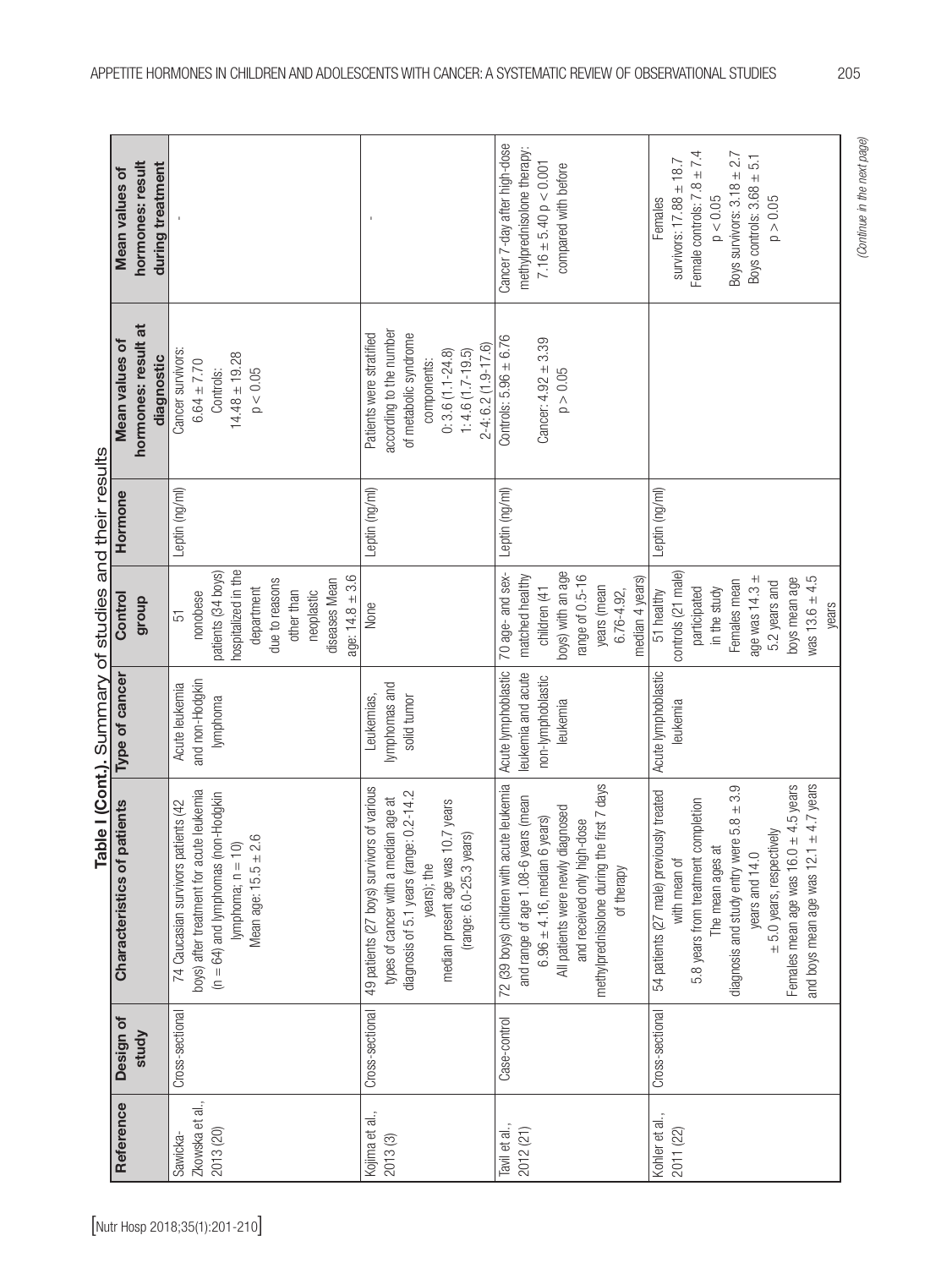| hormones: result<br>during treatment<br>Mean values of | Non-HCT: 2.4 (1.2-3.5)<br>At least 1 year after<br>HCT: 3.0 (2.2-3.8)<br>p > 0.05                                                                                                                                                                                                                                                                                                                                                      |                                                                                                                                                                                                                                       | chemotherapy: $17.1 \pm 3.9$<br>maintenance phase of<br>Last measurement in<br>$p < 0.001$                                                                                                                                               |
|--------------------------------------------------------|----------------------------------------------------------------------------------------------------------------------------------------------------------------------------------------------------------------------------------------------------------------------------------------------------------------------------------------------------------------------------------------------------------------------------------------|---------------------------------------------------------------------------------------------------------------------------------------------------------------------------------------------------------------------------------------|------------------------------------------------------------------------------------------------------------------------------------------------------------------------------------------------------------------------------------------|
| hormones: result at<br>Mean values of<br>diagnostic    |                                                                                                                                                                                                                                                                                                                                                                                                                                        | Controls: $7.5 \pm 8.30$<br>Cases: $8.2 \pm 7.26$<br>p > 0.05                                                                                                                                                                         | ALL diagnosis: $27.4 \pm 4.2$<br>Controls: $17.8 \pm 3.4$<br>p < 0.001                                                                                                                                                                   |
| Hormone                                                | Leptin (ng/ml)                                                                                                                                                                                                                                                                                                                                                                                                                         | Leptin (ng/ml)                                                                                                                                                                                                                        | Leptin (ng/ml)                                                                                                                                                                                                                           |
| Control<br>dioub                                       | None                                                                                                                                                                                                                                                                                                                                                                                                                                   | matched for age<br>recruited among<br>(6 months) and<br>Mean age was<br>hospital at the<br>same time as<br>gender were<br>other causes<br>$11.2 \pm 2.90$<br>in the same<br>75 controls<br>admitted for<br>children<br>cases<br>years | matched for age<br>used as controls<br>and sex were<br>9 healthy<br>children                                                                                                                                                             |
| cancer<br>Type of                                      | lymphoblastic<br>leukemia<br>Acute                                                                                                                                                                                                                                                                                                                                                                                                     | Hodgkin lymphoma                                                                                                                                                                                                                      | lymphoblastic<br>leukemia<br>Acute                                                                                                                                                                                                       |
| patients<br>Characteristics of                         | (non-HCT) 48 (22 boys) patients in first<br>a) Hematopoietic-cells transplant (HCT)<br>Mean age was 15 (8-21 years) for HCT<br>for non-HCT<br>b) Non-hematopoietic-cells transplant<br>patients<br>year complete remission after<br>Two groups were organized:<br>treatment with conventional<br>years<br>currently in remission<br>Children at age $<$ 22<br>group with 26 (16 boys)<br>chemotherapy<br>and, and $14$ $(8-21)$ years) | diagnosed with histologically confirmed<br>old) newly<br>Mean age was $11.5 \pm 2.97$ years<br>Hodgkin lymphoma<br>75 patients (0-14 years                                                                                            | maintenance<br>diagnosis and $5.6 \pm 2.0$ years $(3.2 - 8.5)$<br>newly diagnosed ALL with mean age<br>of $4.3 \pm 2.1$ years $(2.1 - 7.2)$ in the<br>with<br>phase of chemotherapy<br>9 (5 boys) children<br>in the last measurement in |
| Design of<br>study                                     | Prospective<br>sectional<br>Cross-                                                                                                                                                                                                                                                                                                                                                                                                     | Case-control                                                                                                                                                                                                                          | Case-control                                                                                                                                                                                                                             |
| Reference                                              | Chow et al.,<br>2010 (23)                                                                                                                                                                                                                                                                                                                                                                                                              | al., 2010 (24)<br>Petridou et                                                                                                                                                                                                         | al., 2010 (15)<br>Moschovi et                                                                                                                                                                                                            |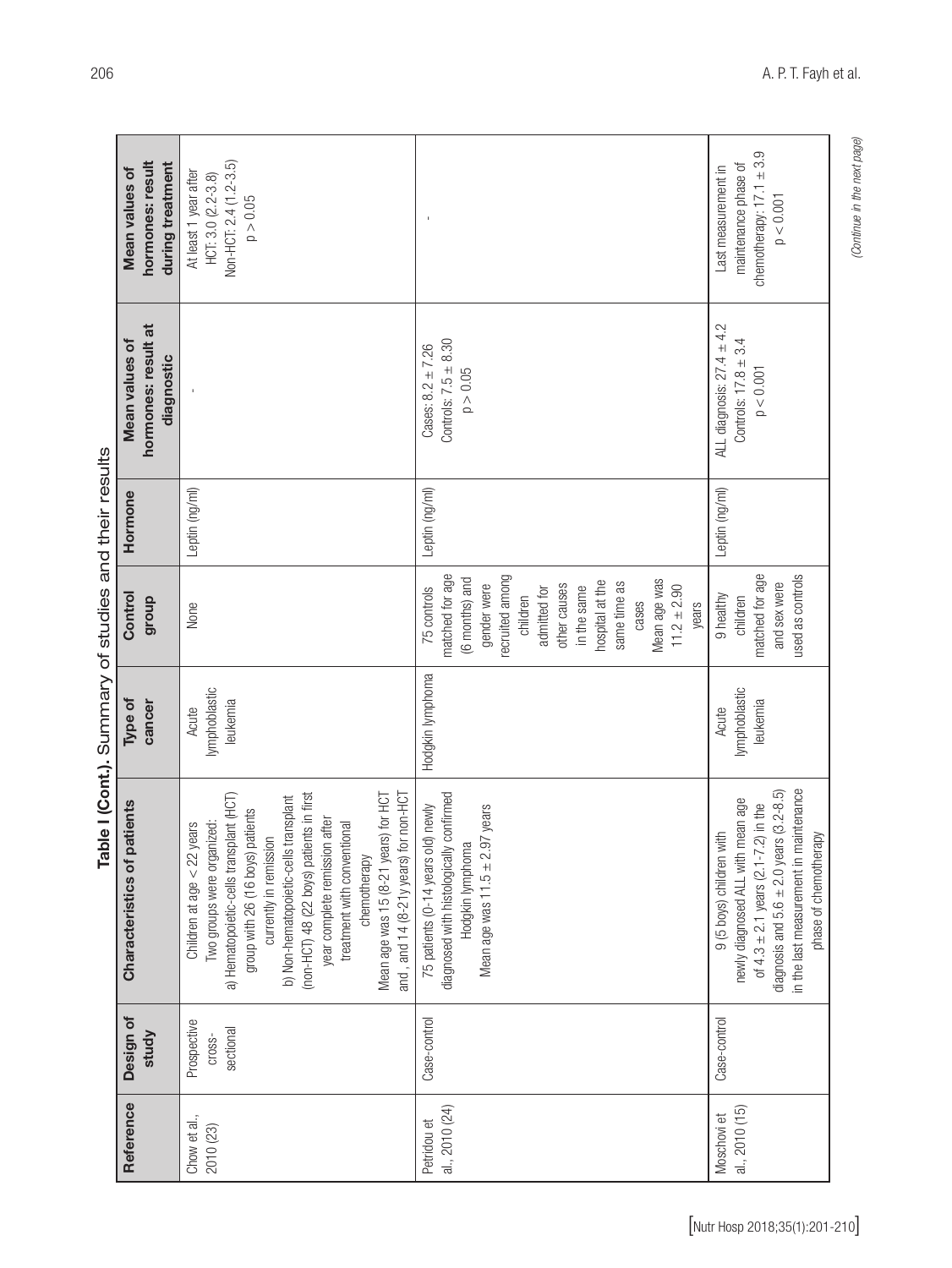| Obs: expressed in mean $\pm$ SD<br>ALL diagnosis: $32.6 \pm 2.9$<br>hormones: result at<br>Controls: $97.2 \pm 14.4$<br>Controls: $10.78 \pm 2.0$<br>Controls: $5.9 \pm 7.38$<br>Mean values of<br>$Cancer: 6.0 \pm 6.31$<br>Cases: 15.58 ±<br>diagnostic<br>p < 0.001<br>$p < 0.05$<br>p > 0.05<br>Leptin (ng/ml)<br>Leptin (ng/ml)<br>Hormone<br>Ghrelin (pg/<br>$\widehat{\overline{\Xi}}$<br>matched for age<br>matched for age<br>used as controls<br>healthy subjects<br>mean age (12.8<br>$8.8 \pm 3.5$ years<br>among relatives<br>(6 months) and<br>years), selected<br>among children<br>Mean age was<br>hospital at the<br>of the patients<br>same time as<br>and sex were<br>121 controls<br>gender were<br>other causes<br>in the same<br>admitted for<br>comparable<br>17 (6 boys)<br>range: 8-21<br>$\pm$ 1 years,<br>recruited,<br>(brothers,<br>sisters, or<br>Control<br>9 healthy<br>children<br>group<br>cases<br>with a<br>lymphoblastic<br>lymphoblastic<br>Non-Hodgkin<br>lymphoma<br>cancer<br>leukemia<br>leukemia<br>Type of<br>Acute<br>Acute<br>2.1 years $(2.1 - 7.2)$ in the diagnosis and<br>They had an average age $(\pm$ SD) of 14.0<br>diagnosed ALL with mean age of 4.3 ±<br>measurement in maintenance phase of<br>diagnosed with histologically confirmed<br>$5.6 \pm 2.0$ years (3.2-8.5) in the last<br>27 patients (15 boys) treated for ALL<br>old) newly<br>Characteristics of patients<br>during childhood and in complete<br>Mean age was $8.8 \pm 3.5$ years<br>$\pm$ 0.8 years (range: 6-21 years)<br>9 (5 boys) children with newly<br>remission for at least 2 years<br>non-Hodgkin lymphoma<br>121 patients (0-14 years<br>chemotherapy<br>Case-control<br>Design of<br>Case-control<br>Case-control<br>study<br>Papadia et al.,<br>Reference<br>al., 2009 (25)<br>al., 2008 (16)<br>Moschovi et<br>Petridou et<br>2007 (26)<br>[Nutr Hosp 2018;35(1):201-210] |  | Table I (Cont.). Summary of studies and their results |          |  |                                                                                                      |
|-------------------------------------------------------------------------------------------------------------------------------------------------------------------------------------------------------------------------------------------------------------------------------------------------------------------------------------------------------------------------------------------------------------------------------------------------------------------------------------------------------------------------------------------------------------------------------------------------------------------------------------------------------------------------------------------------------------------------------------------------------------------------------------------------------------------------------------------------------------------------------------------------------------------------------------------------------------------------------------------------------------------------------------------------------------------------------------------------------------------------------------------------------------------------------------------------------------------------------------------------------------------------------------------------------------------------------------------------------------------------------------------------------------------------------------------------------------------------------------------------------------------------------------------------------------------------------------------------------------------------------------------------------------------------------------------------------------------------------------------------------------------------------------------------------------------------------------------------------------------------------------------------------------------|--|-------------------------------------------------------|----------|--|------------------------------------------------------------------------------------------------------|
|                                                                                                                                                                                                                                                                                                                                                                                                                                                                                                                                                                                                                                                                                                                                                                                                                                                                                                                                                                                                                                                                                                                                                                                                                                                                                                                                                                                                                                                                                                                                                                                                                                                                                                                                                                                                                                                                                                                   |  |                                                       |          |  | hormones: result<br>during treatment<br>Mean values of                                               |
|                                                                                                                                                                                                                                                                                                                                                                                                                                                                                                                                                                                                                                                                                                                                                                                                                                                                                                                                                                                                                                                                                                                                                                                                                                                                                                                                                                                                                                                                                                                                                                                                                                                                                                                                                                                                                                                                                                                   |  |                                                       |          |  |                                                                                                      |
|                                                                                                                                                                                                                                                                                                                                                                                                                                                                                                                                                                                                                                                                                                                                                                                                                                                                                                                                                                                                                                                                                                                                                                                                                                                                                                                                                                                                                                                                                                                                                                                                                                                                                                                                                                                                                                                                                                                   |  |                                                       |          |  | chemotherapy: $50.6 \pm 16.3$<br>maintenance phase of<br>Last measurement in<br>p < 0.05<br>$(+57%)$ |
|                                                                                                                                                                                                                                                                                                                                                                                                                                                                                                                                                                                                                                                                                                                                                                                                                                                                                                                                                                                                                                                                                                                                                                                                                                                                                                                                                                                                                                                                                                                                                                                                                                                                                                                                                                                                                                                                                                                   |  |                                                       | cousins) |  |                                                                                                      |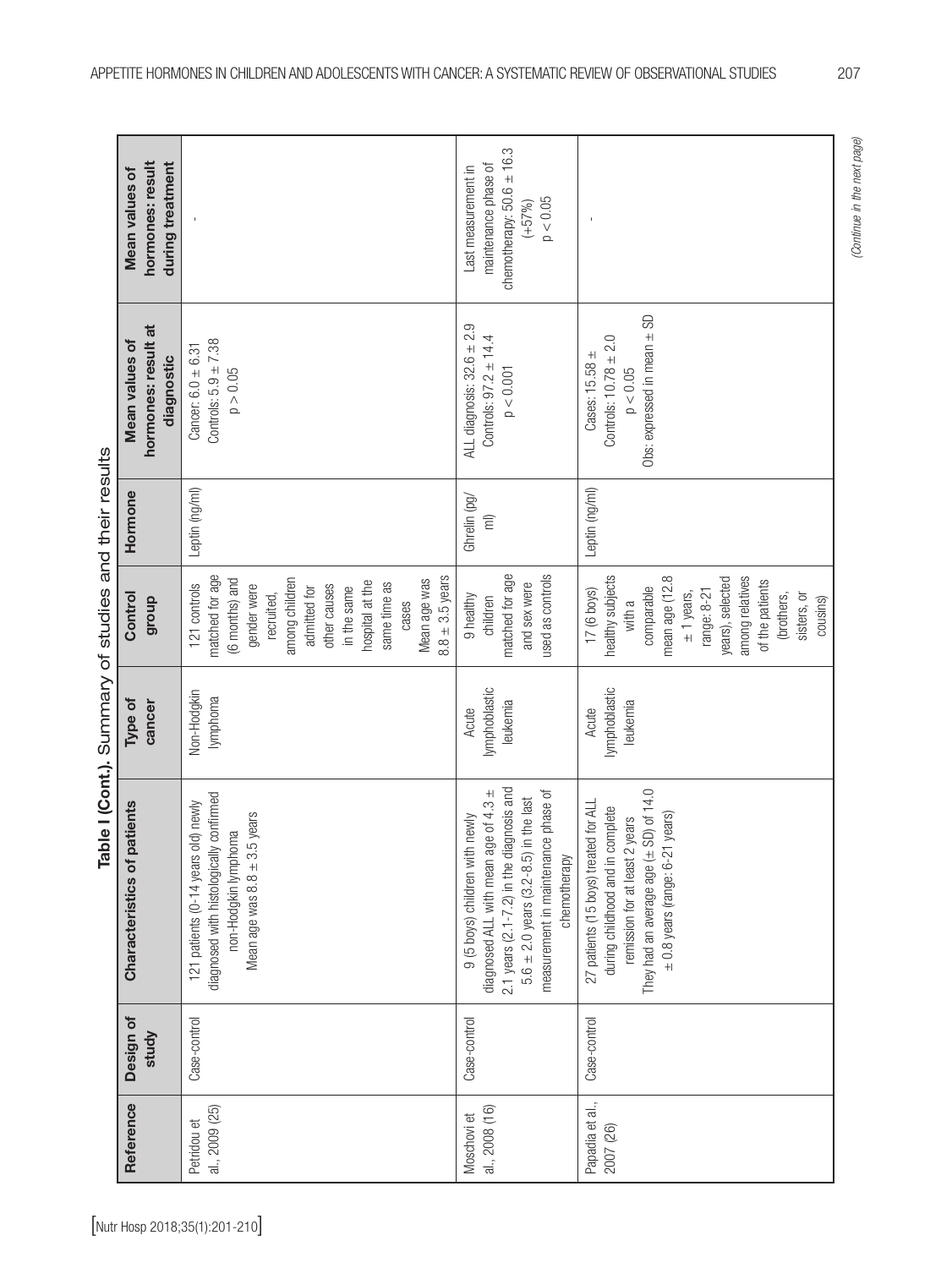|                                                       | hormones: result<br>during treatment<br>Mean values of |                                                                                                                                                                                                                                                                         | Average leptin concentrations<br>chemotherapy treatment: 2.6<br>on day 33 of<br>$p < 0.01$<br>± 2.4                                                                   |                                                                                                                                                                                                                                                                                                                                                                                                                                              |
|-------------------------------------------------------|--------------------------------------------------------|-------------------------------------------------------------------------------------------------------------------------------------------------------------------------------------------------------------------------------------------------------------------------|-----------------------------------------------------------------------------------------------------------------------------------------------------------------------|----------------------------------------------------------------------------------------------------------------------------------------------------------------------------------------------------------------------------------------------------------------------------------------------------------------------------------------------------------------------------------------------------------------------------------------------|
|                                                       | hormones: result at<br>Mean values of<br>diagnostic    | Controls: $15.7 \pm 6.6$<br>$Case: 10.3 \pm 5.4$<br>$p < 0.05$                                                                                                                                                                                                          | Cancer on the day of diagnosis:<br>Healthy donors: $3.01 \pm 2.27$<br>$0.92 \pm 0.79$<br>p < 0.05<br>ng/ml                                                            | Irradiation group: $0.48 \pm 0.25$<br>Non-irradiation group: 0.38 ±<br>p > 0.10<br>0.53                                                                                                                                                                                                                                                                                                                                                      |
|                                                       | Hormone                                                | Leptin (ng/mL)                                                                                                                                                                                                                                                          | Leptin (ng/ml)                                                                                                                                                        | Leptin (ng/ml)                                                                                                                                                                                                                                                                                                                                                                                                                               |
| Table I (Cont.). Summary of studies and their results | Control<br>dhoub                                       | were found to be<br>children referred<br>healthy children<br>months (mean:<br>Department of<br>$134.8 \pm 36.5$<br>were selected<br>aged 68-216<br>to outpatients<br>clinics of the<br>20 (11 male)<br>Pediatrics for<br>disease and<br>suspected<br>from the<br>normal | children (median<br>age: 7 years;<br>$3-13$ years)<br>13 healthy<br>range:                                                                                            | None                                                                                                                                                                                                                                                                                                                                                                                                                                         |
|                                                       | cancer<br>Type of                                      | Acute lymphoblastic<br>Hodgkin lymphoma<br>leukemia and non-                                                                                                                                                                                                            | Acute lymphoblastic<br>leukemia                                                                                                                                       | Acute lymphoblastic<br>leukemia                                                                                                                                                                                                                                                                                                                                                                                                              |
|                                                       | patients<br>Characteristics of                         | seven with non-Hodgkin lymphoma) and<br>The follow-up times from diagnosis and<br>20 patients (12 boys, 13 with ALL and<br>11 months,<br>mean age $132 \pm 45$ (range; 64-<br>the end of therapy<br>218) months<br>were 60 $\pm$ 22 and 25 $\pm$<br>respectively        | in the day of<br>diagnosis and in complete hematologic<br>Median age was 6.0 years; range: 1.2-<br>33<br>38 patients were evaluated<br>remission at day<br>21.9 years | fulfilled the following criteria: a) prolonged<br>age between 10 and 20 years at the time<br>first remission for at least 3 years; and b)<br>patients (15 boys) received comparable<br>treated for non-high risk ALL and who<br>- 39 patients (23 boys) who had been<br>Patients were divided in two groups:<br>fractionated cranial irradiation for<br>chemotherapy and, in addition,<br>- Additionally, 25<br>of this study<br>prophylaxis |
|                                                       | Design of<br>study                                     | Case-control                                                                                                                                                                                                                                                            | Longitudinal                                                                                                                                                          | Cross-sectional                                                                                                                                                                                                                                                                                                                                                                                                                              |
|                                                       | Reference                                              | Yaris et al.,<br>2005 (27)                                                                                                                                                                                                                                              | Wex et al.,<br>2002 (28)                                                                                                                                              | Mayer et al.,<br>2000 (29)                                                                                                                                                                                                                                                                                                                                                                                                                   |
|                                                       |                                                        |                                                                                                                                                                                                                                                                         |                                                                                                                                                                       | [Nutr Hosp 2018;35(1):201-210]                                                                                                                                                                                                                                                                                                                                                                                                               |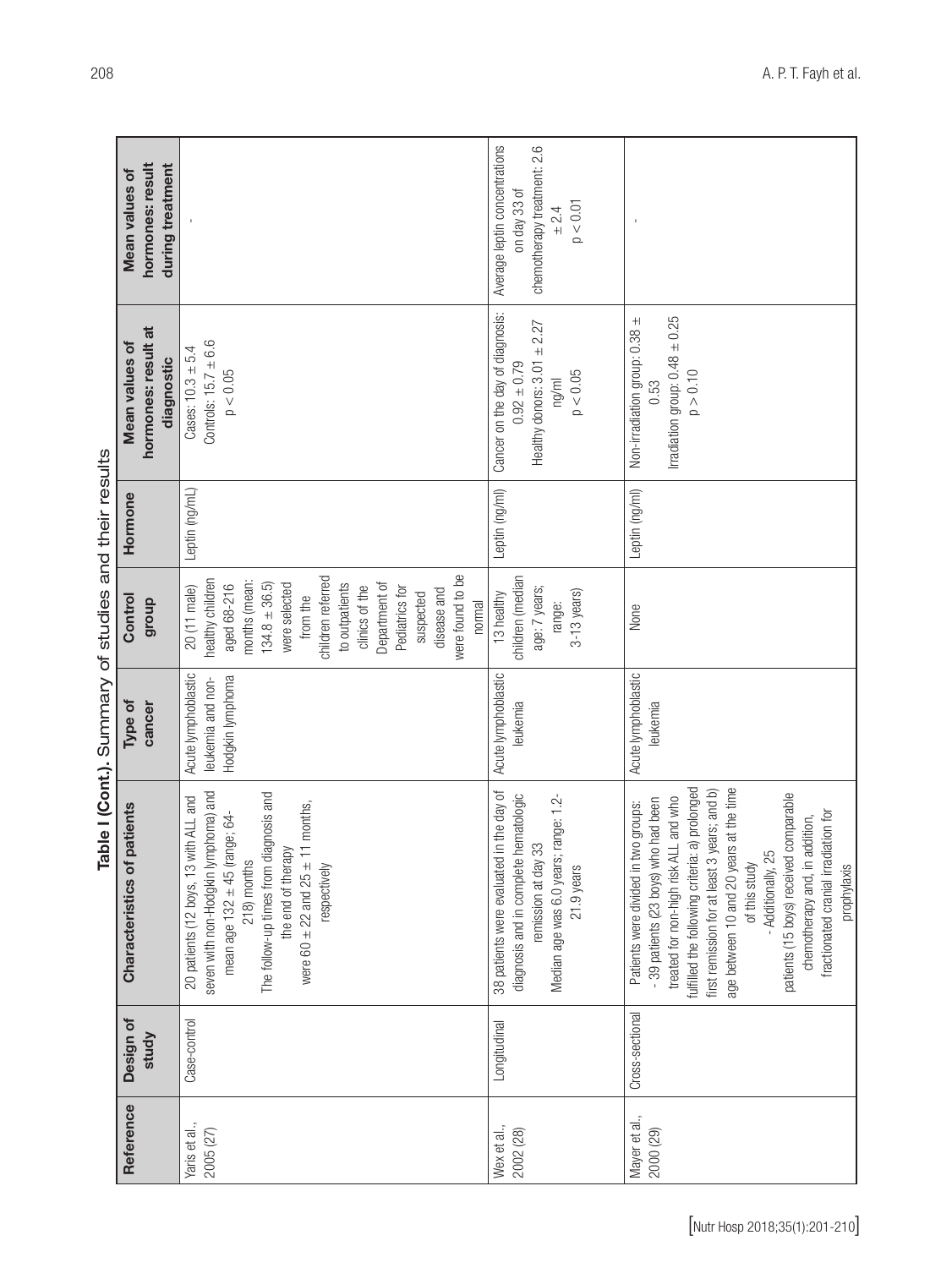### **DISCUSSION**

This review confirms that there is a large discrepancy between studies in relation to the concentrations of these hormones in cancer patients compared to controls, and between different treatment protocols. Many studies evaluated hormones in cancer survivors, not necessarily with active disease, and this may have contributed to the variety of findings. Survival rates after childhood cancer have improved markedly, and, today, more than 80% of patients with a pediatric malignancy will become fiveyear survivors (30). With the improved survival rates, long-term treatment-related effects are being observed more frequently, and need to be addressed. Obesity is one such late effect, which increases the long-term risk of death from cardiovascular diseases. This condition likely has a significant association with appetite hormones.

An interesting aspect of the studies included in this systematic review is that very few studies have evaluated ghrelin. Ghrelin is a key regulator of nutrient sensing, meal initiation, and appetite (31). Additionally, studies have reported that ghrelin exhibits proliferative properties in cancer (32). Interestingly, the articles that included the evaluation of this hormone dosed total ghrelin, not its fractions (acylated and non-acylated). There is a debate about the usefulness of total ghrelin as a biomarker of appetite. For some authors, total ghrelin measurements do not accurately reflect specific biological actions of ghrelin. Ghrelin circulates in both acylated and unacylated forms; the unacylated form's levels are 2.5 times higher than the acylated form's (33). It is felt that acylation at serine-3 is essential for the biological activity of ghrelin. However, unacylated ghrelin is able to antagonize the metabolic but not the neuroendocrine response elicited by acylated ghrelin (34). More information on the relationships of acylated and unacylated ghrelin in patients with cancer is called for.

Of the studies included in the systematic review, only two evaluated ghrelin concentrations in the pediatric population with cancer (16,19), and both measured total ghrelin. Levels of ghrelin in children with ALL were lower than in controls, and in the maintenance phase of chemotherapy there was a significant increase in the circulating levels of the hormone (16). In acute leukemia, there is inflammation and serum hyperlipidemia, and both may suppress ghrelin at diagnosis (35). Leukemia causes a more intensive inflammatory process than solid tumors; so, gut hormones may behave differently in ALL. Trivin et al. (19) observed that the hypothalamic involvement in patients with craniopharyngioma decreased levels of ghrelin, and this reduction was more significant the greater was the involvement. In the particular setting of craniopharyngioma, the destruction, or functional impairment, of the hypothalamus is probably responsible for the failure to integrate neuronal, hormonal and metabolic signals from the body, leading to changed feeding behavior (36).

Leptin is proportional to total body fat mass and, communicating primarily with the hypothalamus, has a role in satiety and energy use (18). Recently, leptin has been shown to play a regulatory role for differentiation within the myeloid and erythroid cell lineage, whereas results of its regulatory effects on lymphocytes

and related tumor cells have been contradictory (28). Higher serum leptin levels have been associated with body fatness in ALL survivors (37). In the current systematic review, the results in leptin concentrations were quite discrepant between studies. This may be due, in part, to the fact that leptin levels are affected by several variables, including gender, pubertal stage, weight, diet and the analytical method (38). Small variations are expected in the values assayed by different methodology. Large variability is probably due to different pubertal stages and BMIs in the studies (39,40).

Most of the studies included in the review evaluated children and adolescents with ALL or survivors of hematological malignancies. Leukemia is the most common malignancy in children (9,41). It is a heterogeneous group of diseases in which there is a substitution of normal medullary and blood elements by immature cells (blasts), and accumulation of these cells in other tissues (42). Because more than 80% of children with ALL survive to adulthood, the late effects of therapy must be considered (23,43). In survivors, overnutrition may be one of the risk factors for type II diabetes mellitus, hypertension, and cardiovascular disease. This is a particular problem for cancer survivors, who already have the additional risk for cardiovascular disease due to potential cardiotoxic effects of chemotherapy or radiotherapy (44). The role of leptin in hematological malignancies has been explored, not just as an appetite hormone, but also as a stimulus for proinflammatory cytokines, hematopoiesis and lymphopoiesis (25), promoting atherogenesis. It may indeed be an independent risk factor for cardiovascular disease.

According to Srivastava et al. (18), leptin is proportional to total body fat mass and communicates primarily with the hypothalamus, promoting satiety and influencing energy usage. However, studies have failed to find a direct relationship between leptin levels and anthropometric parameters of body fat (45,46). Petridou et al. have shown that elevated serum adiponectin, but not leptin levels, might be independently associated with both Hodgkin's and non-Hodgkin's lymphoma incidence, as well as with poor prognosis, in children (24,25). In young adult survivors of childhood cancer, adiponectin might be associated with insulin resistance (47). The differences between studies do not allow us to characterize leptin changes in children with cancer in this review. More studies are needed to investigate the role and associations of appetite hormones in children and adolescents with cancer, in order to better understand the pathophysiology of nutritional findings, and even to establish different patterns of response in different types of cancer.

In conclusion, changes in the responses of the ghrelin and leptin hormones in children and adolescents with cancer are quite diverse, probably due to the different types of cancer observed, different treatments performed and biological characteristics of this age group. Because of growing interest in the effectiveness of strategies to minimize cardiometabolic risk in the childhood cancer population, further research is necessary to better understand the behavior of these hormones during the disease and its possible relations with the nutritional status and the prognosis of the patients.